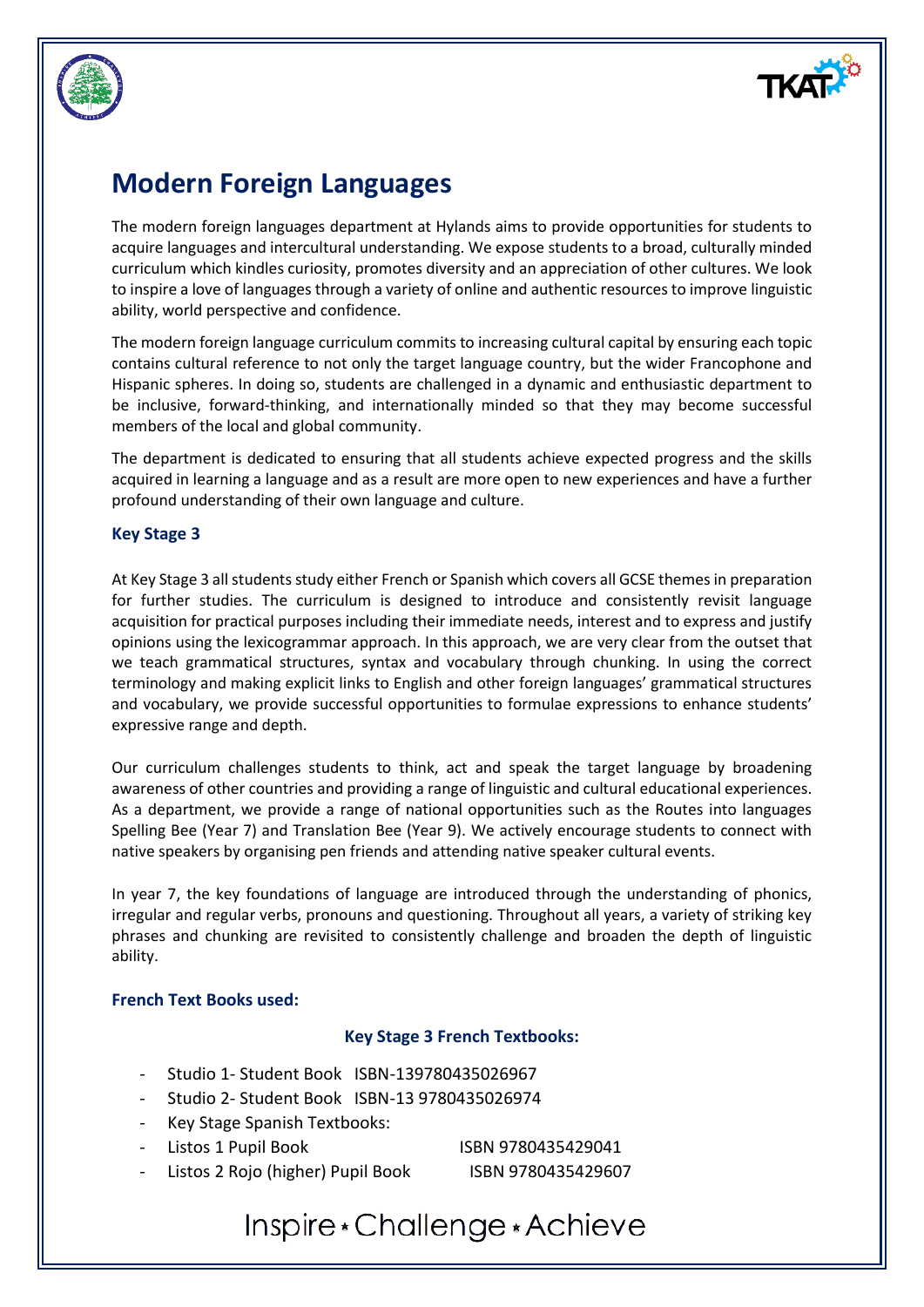

#### **Key Stage 4**

In Key Stage 4, students follow the AQA GCSE exam board in either French or Spanish language. Students will be allocated into either Foundation or Higher tier which will be discussed with the student and can be changed throughout the GCSE. Pupils are expected to provide information and opinions about the three themes relating to their own experiences and those of other people, including people in countries or communities where the target language is spoken.

At Key Stage 4, students have six lessons per fortnight. In both languages, there are three topics which are studied in preparation for the GCSE. They are the following:

Theme 1: *Identity and Culture* Theme 2: *Local, national and international and global areas of interest* Theme 3: *Current and future study and employment*

As a department, we support students through scaffolding by providing each student with a sentence builder pack, knowledge organisers, vocabulary books and Quizlet and ActiveLearn platform accounts.

The modern foreign languages curriculum has adopted an approach designed to position real world communication tasks at the heart of learning rather than teaching single words outside of meaningful context. This approach focuses on intensive processing and retrieval practice of chunks until students reach mastery and are able to use without scaffolding. Furthermore, this approach enables more opportunities to introduce and recycle sophisticated language at an early stage.

#### **Key Stage 4 Text Books used:**

- Edexcel GCSE French Foundation Student Book ISBN 9781846904882
- Edexcel GCSE French Higher Student Book ISBN 9781846904844
- Edexcel GCSE Spanish Higher Student Book

#### **Key Stage 5 Spanish**

In Key Stage 5, students follow the AQA A Level exam board in Spanish language. Students will gain a thorough and broad knowledge of technological and social change, looking at the multicultural nature of Hispanic society. The modern foreign language department intends to highlight the Hispanic artistic culture, including a focus on Spanish regional identity and the cultural heritage of past civilisations. Furthermore, they will learn about aspects of the diverse political landscape of the Hispanic world.

Students will explore the influence of the past on present-day Hispanic communities. Throughout the studies. They learn the language in the context of Hispanic countries and study issues and influences which have shaped them. Students will study texts and films and will have the opportunity to carry out an individual research on an area of their choice.

# Inspire \* Challenge \* Achieve